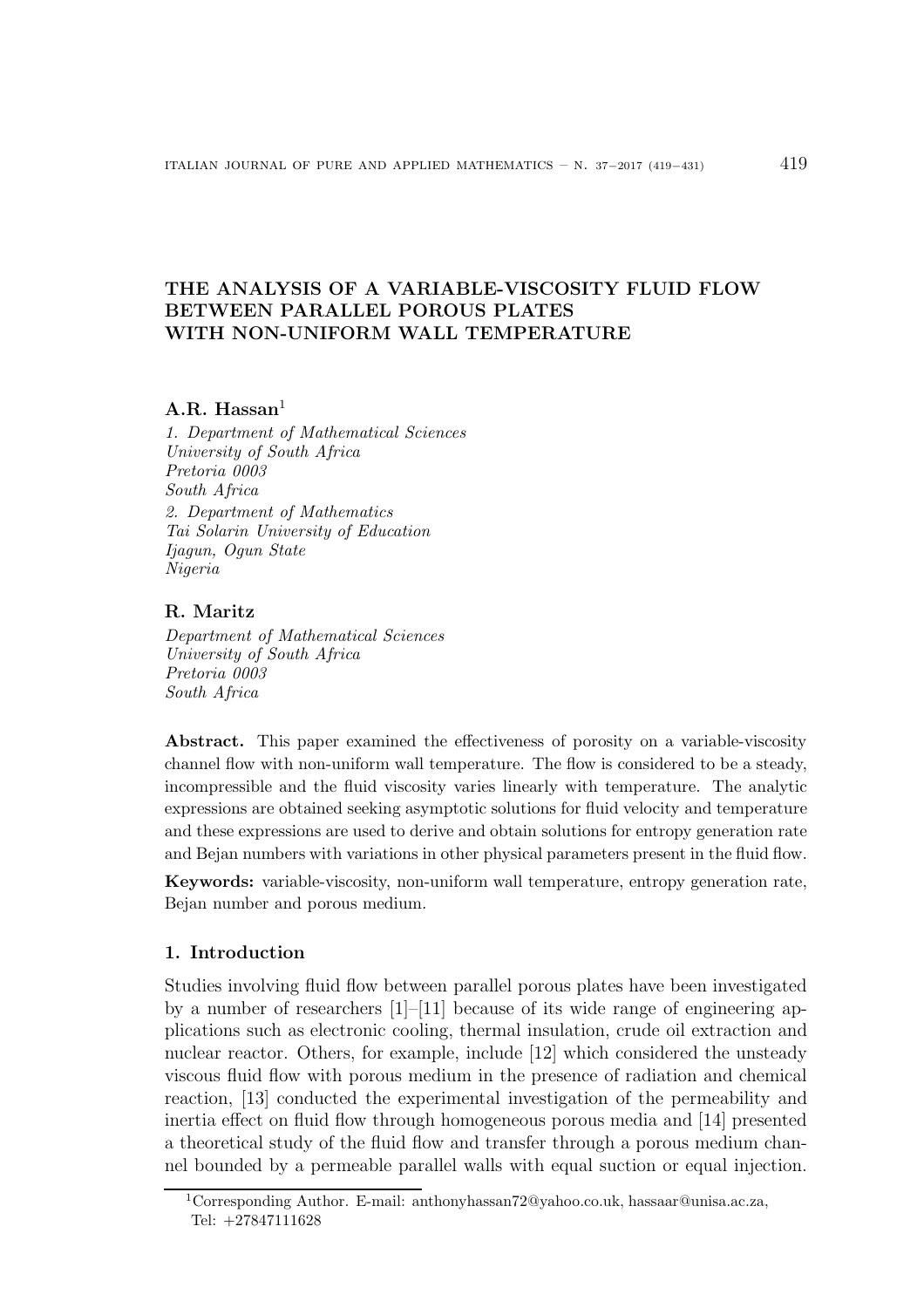In all these studies, it is worthy to note the influence and effect of porosity on velocity, temperature, pressure distribution and other physical properties within the flow channel.

Meanwhile, [15] in his entropy-generation analysis for variable-viscosity channel flow with non-uniform temperature analyzed that most fluids used in engineering and industrial systems can be subjected to extreme conditions, such as high temperature, pressure and shear rate without considering the effect of porosity. In addition to that, [16] also pointed out that fluid flow is often accompanied with heat transfer which is an integral part of natural convection flow and belongs to the class of problems in boundary layer theory which occurs in various physical phenomena such as fire engineering, combustion modeling, nuclear reactor, heat exchangers, etc. without considering such fluid flowing through porous medium.

But there is need to find out the property of the porous medium which measures the capacity and ability of the formation to transmit fluids. This is a very important property that controls the directional movement and the flow rate of the fluid in any formation. As a result of that, there is need to investigate and examine the effectiveness of porosity on a variable-viscosity channel flow with nonuniform wall temperature which was not considered in [15]. Hence, the analytic expressions for fluid velocity and temperature profiles are determined by seeking asymptotic solutions and these expressions are used to derive and obtain solutions for entropy generation rate and Bejan numbers with variations in other physical parameters present in the fluid flow regime.

In the rest of this paper, the problem is formulated in Section 2. The governing equations are solved using ADM and the entropy generation rate was determined in Section 3. A presentation of analytical results of the problem are shown in tables and graphs in Section 4 and Section 5 gives the concluding remarks.

#### 2. Mathematical model

Consider the steady flow of an incompressible fluid flowing in the  $x -$  direction through parallel porous plates of width, (a) and length, (L) with a nonuniform wall temperature under the action of a constant pressure gradient as shown in Figure 1.



Figure 1: The geometry of the problem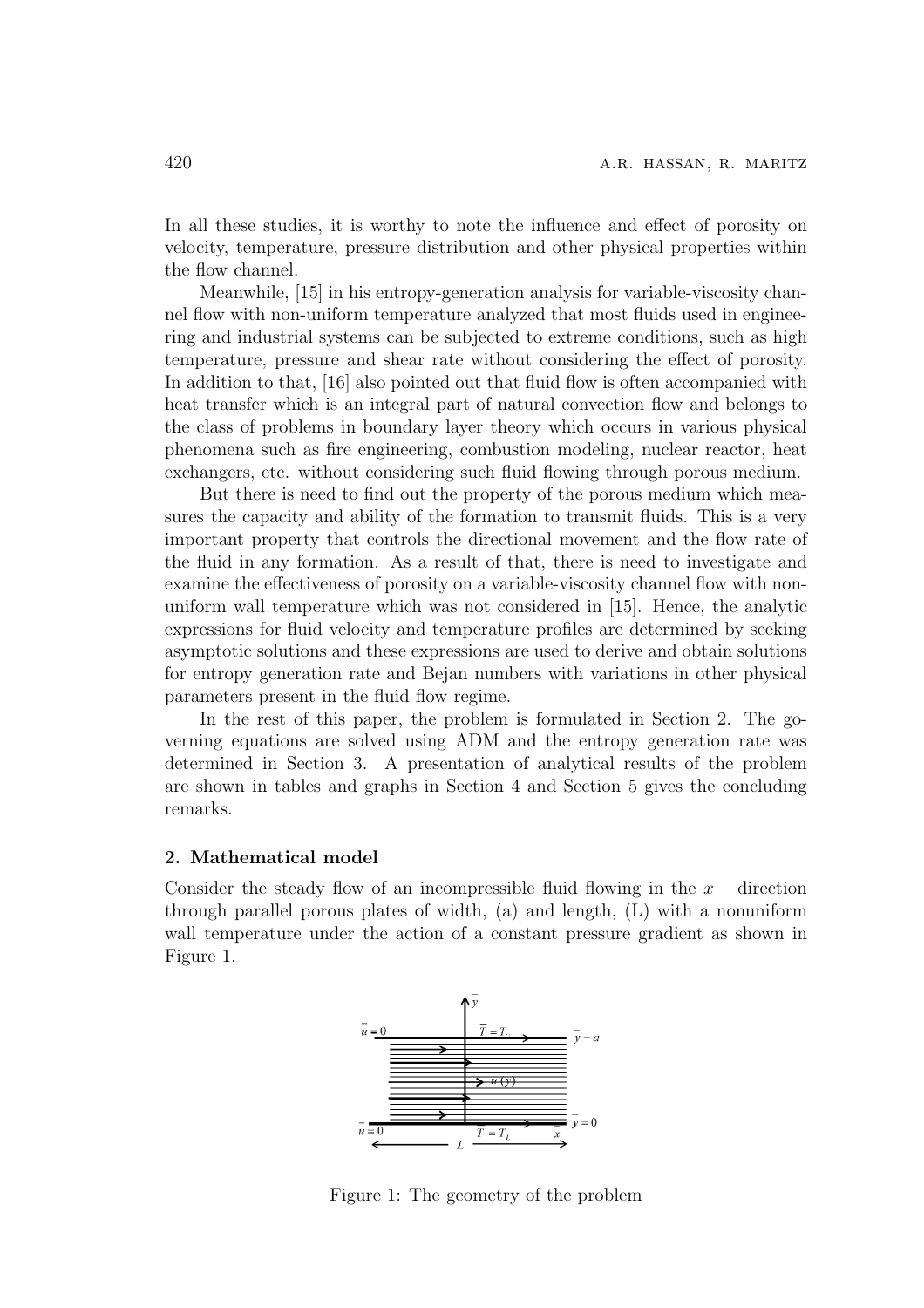The temperature dependent viscosity  $(\overline{\mu})$  as described in [15] can be expressed as

(1) 
$$
\overline{\mu} = \mu_0 \left[ 1 - \beta \left( \overline{T} - T_L \right) \right],
$$

where  $\mu_0$  is the fluid dynamic viscosity at the lower wall temperature  $T_l$ ,  $\beta$  is the viscosity – variation parameter and  $T$  is the fluid temperature. Neglecting the consumption of the reactant, the continuity, momentum (along x and y axes) and energy equations governing the fluid flow in nondimensionless form may be written following [15], [17] as:

(2) 
$$
\frac{\partial \overline{u}}{\partial \overline{x}} + \frac{\partial \overline{v}}{\partial \overline{y}} = 0
$$

$$
(3) \qquad \rho \left[ \overline{u} \frac{\partial \overline{u}}{\partial \overline{x}} + \overline{v} \frac{\partial \overline{u}}{\partial \overline{y}} \right] = -\frac{\partial \overline{p}}{\partial \overline{x}} + 2 \frac{\partial}{\partial \overline{x}} \left( \overline{\mu} \frac{\partial \overline{u}}{\partial \overline{x}} \right) + \frac{\partial}{\partial \overline{y}} \left[ \overline{\mu} \left( \frac{\partial \overline{u}}{\partial \overline{y}} + \frac{\partial \overline{v}}{\partial \overline{x}} \right) \right] - \frac{\overline{\mu}}{K} \overline{u}
$$

(4) 
$$
\rho \left[ \overline{u} \frac{\partial \overline{v}}{\partial \overline{x}} + \overline{v} \frac{\partial \overline{v}}{\partial \overline{y}} \right] = -\frac{\partial \overline{p}}{\partial \overline{y}} + 2 \frac{\partial}{\partial \overline{y}} \left( \overline{\mu} \frac{\partial \overline{v}}{\partial \overline{y}} \right) + \frac{\partial}{\partial \overline{x}} \left[ \overline{\mu} \left( \frac{\partial \overline{u}}{\partial \overline{y}} + \frac{\partial \overline{v}}{\partial \overline{x}} \right) \right]
$$

(5)  
\n
$$
\rho c_p \left[ \overline{u} \frac{\partial \overline{T}}{\partial \overline{x}} + \overline{v} \frac{\partial \overline{T}}{\partial \overline{y}} \right]
$$
\n
$$
= k \left[ \frac{\partial^2 \overline{T}}{\partial \overline{x}^2} + \frac{\partial^2 \overline{T}}{\partial \overline{y}^2} \right] + \overline{\mu} \left[ 2 \left( \frac{\partial \overline{u}}{\partial \overline{x}} \right)^2 + 2 \left( \frac{\partial \overline{v}}{\partial \overline{y}} \right)^2 + \left( \frac{\partial \overline{u}}{\partial \overline{y}} + \frac{\partial \overline{v}}{\partial \overline{x}} \right)^2 \right] + \frac{\overline{\mu}}{K} \overline{u}^2
$$

where  $\rho$  is the fluid density, K is Darcy's permeability constant, k is the thermal conductivity,  $p$  is the pressure,  $c_p$  is the specific heat at constant pressure,  $u$ represent the axial velocity,  $v$  is the normal velocity, also,  $x$  and  $y$  are distances measured in the streamline and normal direction respectively. The additional last term in (3) and (5) is due to the effect of porosity and modification of Brinkman form of Darcys law of porosity as described in [18]

Introducing the following non dimensional variables and parameters in equations  $(1)$ – $(5)$  as follows:

(6) 
$$
y = \frac{\overline{y}}{\epsilon L}, \quad x = \frac{\overline{x}}{L}, \quad u = \frac{\overline{u}}{U}, \quad v = \frac{\overline{v}}{\epsilon U}, \quad \epsilon = \frac{a}{L}, \quad \mu = \frac{\overline{\mu}}{\mu_0},
$$

$$
T = \frac{\overline{T} - T_l}{T_u - T_l}, \quad p = \frac{\epsilon^2 L \overline{p}}{\mu_0 U}, \quad \alpha = \beta (T_u - T_l) \quad Br = \frac{\mu_0 U^2}{k (T_u - T_l)},
$$

$$
-\frac{\partial p}{\partial x} = G, \quad Pe = \frac{\rho c_p L U}{k}, \quad Re = \frac{\rho U L}{\mu_0} \quad \text{and} \quad \gamma = \frac{a^2}{K},
$$

where  $\epsilon$  is the channel aspect ratio, (a) is channel width, (L) is the channel characteristic length,  $T_u$  is the upper wall temperature,  $T_l$  is the lower wall temperature,  $\alpha$  represents viscosity - variation parameter, p is the fluid pressure,  $\mu_0$  is the fluid dynamic viscosity,  $G$  is the constant pressure gradient,  $U$  is the velocity scale, and Br is the Brinkmann number. Also,  $Re$  is the Reynolds number,  $Pe$  is the Peclet number and  $\gamma$  represents porous permeability parameter.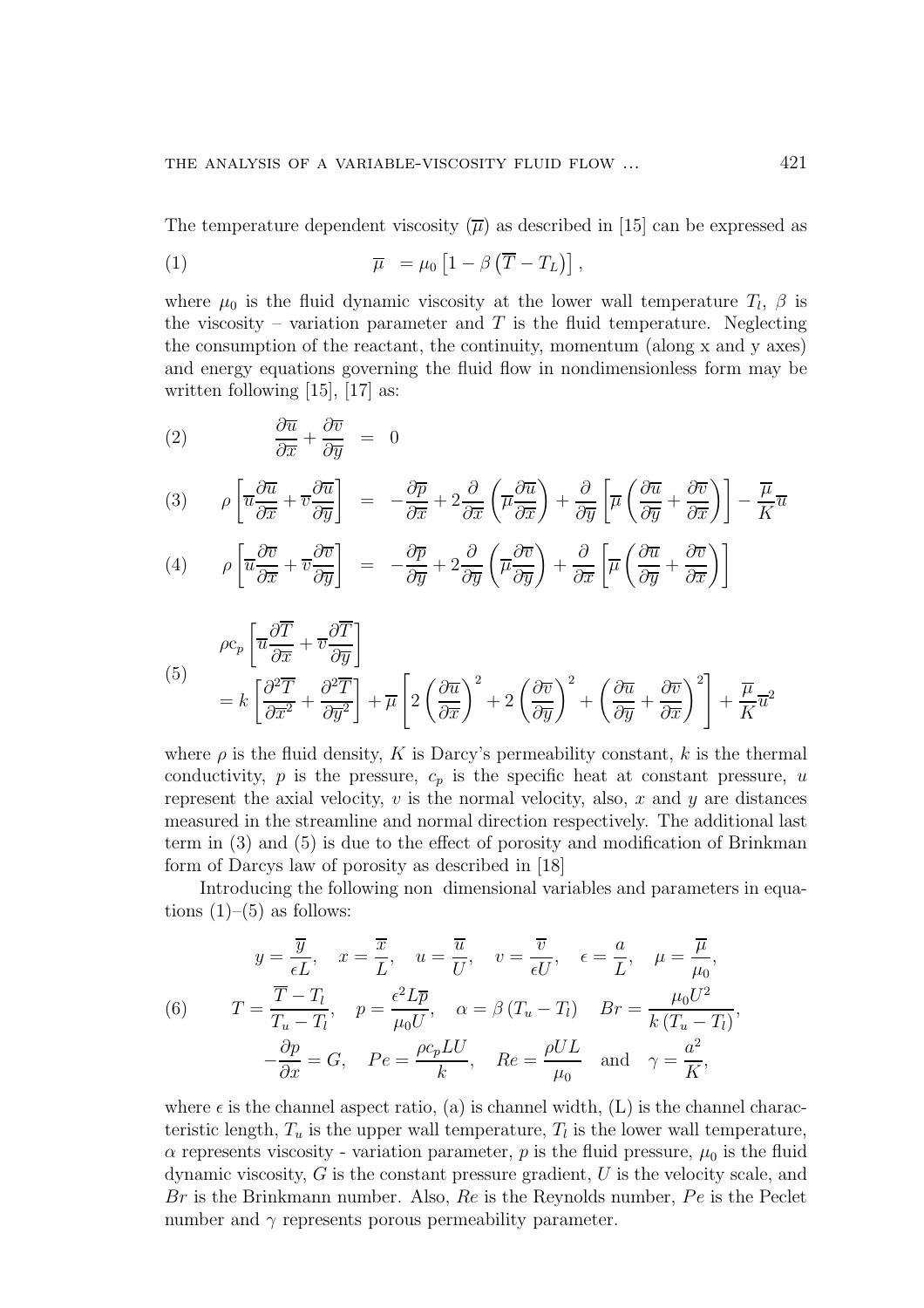With the introduction of  $(6)$  into  $(1)$ – $(5)$ , the governing equations for the fluid flow in dimensionless form as in [15] may be written as:

(7) 
$$
\frac{\partial u}{\partial x} + \frac{\partial v}{\partial y} = 0
$$

(8) 
$$
\epsilon^2 Re \left[ u \frac{\partial u}{\partial x} + v \frac{\partial u}{\partial y} \right] = G + 2\epsilon^2 \left( \mu \frac{\partial u}{\partial x} \right) + \frac{\partial}{\partial x} \left[ \mu \left( \frac{\partial u}{\partial y} + \epsilon^2 \frac{\partial v}{\partial x} \right) \right] - \gamma \mu u
$$

$$
(9) \qquad \epsilon^4 Re \left[ u \frac{\partial v}{\partial x} + v \frac{\partial v}{\partial y} \right] = -\frac{\partial p}{\partial y} + 2\epsilon^2 \left( \mu \frac{\partial v}{\partial y} \right) + \epsilon^2 \frac{\partial}{\partial x} \left[ \mu \left( \frac{\partial u}{\partial y} + \epsilon^2 \frac{\partial v}{\partial x} \right) \right]
$$

(10) 
$$
\epsilon^2 Pe \left[ u \frac{\partial T}{\partial x} + v \frac{\partial T}{\partial y} \right] = \epsilon^2 \frac{\partial^2 T}{\partial x^2} + \mu Br \left[ \varphi + \gamma u^2 \right]
$$

where

(11) 
$$
\varphi = 2\epsilon^2 \left(\frac{\partial u}{\partial x}\right)^2 + 2\epsilon^2 \left(\frac{\partial v}{\partial y}\right)^2 + \left(\frac{\partial u}{\partial y} + \epsilon^2 \frac{\partial v}{\partial x}\right)^2.
$$

Since the channel aspect ratio is very small, that is,  $0 < \epsilon \leq 1$ , the lubrication approximation based on asymptotic simplification of the governing equations (7)– (11) is invoked and obtain the following:

(12) 
$$
\frac{\partial}{\partial y} \left( \mu \frac{\partial u}{\partial y} \right) - \gamma \mu u + G + \bigcirc (\epsilon^2) = 0
$$

(13) 
$$
-\frac{\partial p}{\partial y} + \bigcirc (\epsilon^2) = 0
$$

(14) 
$$
\frac{\partial^2 T}{\partial y^2} + \mu Br \left[ \left( \frac{\partial u}{\partial y} \right)^2 + \gamma \mu u^2 \right] \bigcirc (\epsilon^2) = 0
$$

where  $\mu = 1 - \alpha T$  with the following boundary conditions at the upper wall of the channel as:

(15) 
$$
u = 0, T = 1
$$
 at  $y = 1$ 

and at the lower wall of the channel as:

(16) 
$$
u = 0, T = 0
$$
 at  $y = 0$ 

It is worthy to note that (15) and (16) indicate that the temperatures at both upper and lower walls are fixed and different.

#### 3. Method of solution

Following [15], we solve equations  $(12)$ – $(14)$  subject to the boundary conditions in (15) and (16), based on assumption that the variations in the fluid viscosity is very small and seek an asymptotic solutions for the velocity and temperature of the fluid flow within porous medium in this form:

(17) 
$$
u = u_0 + \alpha u_1, \qquad T = T_0 + \alpha T_1
$$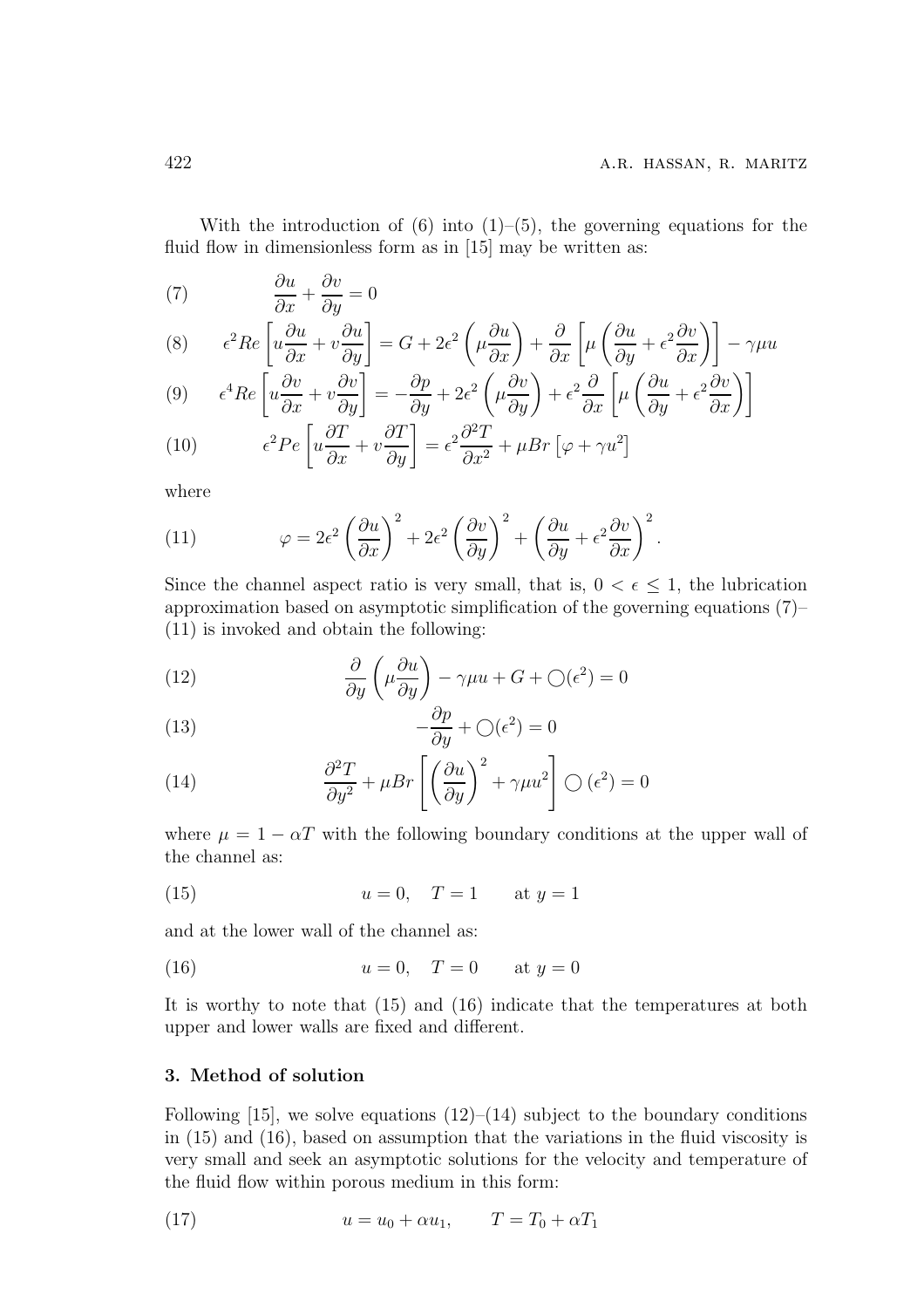Substituting  $(17)$  into  $(12)$  -  $(14)$ , the following equations are obtained in the following orders:

Order zero  $(\alpha^0)$ 

(18) 
$$
\frac{\partial^2 u_0}{\partial y^2} - \gamma u_0 + G = 0, \qquad \frac{\partial^2 T_0}{\partial y^2} + Br\left[\left(\frac{\partial u_0}{\partial y}\right)^2 + \gamma u_0^2\right] = 0
$$

with the boundary conditions

(19)  $u_0 = 0$ ,  $T_0 = 1$  at  $y = 1$  and  $u_0 = 0$ ,  $T_0 = 0$  at  $y = 0$ Order one  $(\alpha^1)$ 

(20) 
$$
\frac{\partial^2 u_1}{\partial y^2} - T_0 \frac{\partial^2 u_0}{\partial y^2} - \frac{\partial u_0}{\partial y} \frac{\partial T_0}{\partial y} - \gamma (u_1 - u_0 T_0) = 0,
$$

(21) 
$$
\frac{\partial^2 T_1}{\partial y^2} + Br \left[ 2 \frac{\partial u_0}{\partial y} \frac{\partial u_1}{\partial y} - T_0 \left( \frac{\partial u_0}{\partial y} \right)^2 + \gamma \left( 2 u_0 u_1 - T_0 u_0^2 \right) \right] = 0
$$

subject to the boundary conditions

(22) 
$$
u_1 = 0
$$
,  $T_1 = 0$  at  $y = 1$  and  $u_1 = 0$ ,  $T_1 = 0$  at  $y = 0$ .

Equations  $(18)$ – $(22)$  are thereby coded on Mathematica software package, then substituting the results back into (17) to obtain the solutions for the velocity and temperature profiles which are hereby discussed in the next section because of the large volume of outputs.

#### 4. Entropy generation

Entropy generation is a measure of the account of irreversibility associated with the real process. It is a measure of disorderliness of a system. In order to preserve the quality of energy in a fluid flow process or at least to reduce the entropy generation, it is also important to study the distribution of the entropy generation within the fluid volume. The entropy production is due to heat transfer and the combined effects of fluid friction and Joules dissipation. Following [15], [16], [19], [20], the general equation for the entropy generation per unit volume in the presence of porous medium is given by:

(23) 
$$
S^{m} = \frac{k}{T_{l}^{2}} \left( \frac{\partial \overline{T}}{\partial \overline{y}} \right)^{2} + \frac{\overline{\mu}}{T_{l}} \left( \frac{\partial \overline{u}}{\partial \overline{y}} \right)^{2} + \frac{\overline{\mu}}{T_{l} K} \overline{u}^{2}.
$$

The first term in (23) is the irreversibility due to heat transfer, the second term is the entropy generation due to viscous dissipation and the last term is the local entropy generation due to the effects of porosity. We express the entropy generation number in dimensionless form using the existing dimensionless variables and parameter in (6) as:

(24) 
$$
N_s = \frac{S^m a^2 T_l^2}{k(T_u - T_l)^2} = \left(\frac{\partial T}{\partial y}\right)^2 + \frac{Br}{\Omega} \left[\mu \left(\frac{\partial u}{\partial y}\right)^2 + \gamma u^2\right].
$$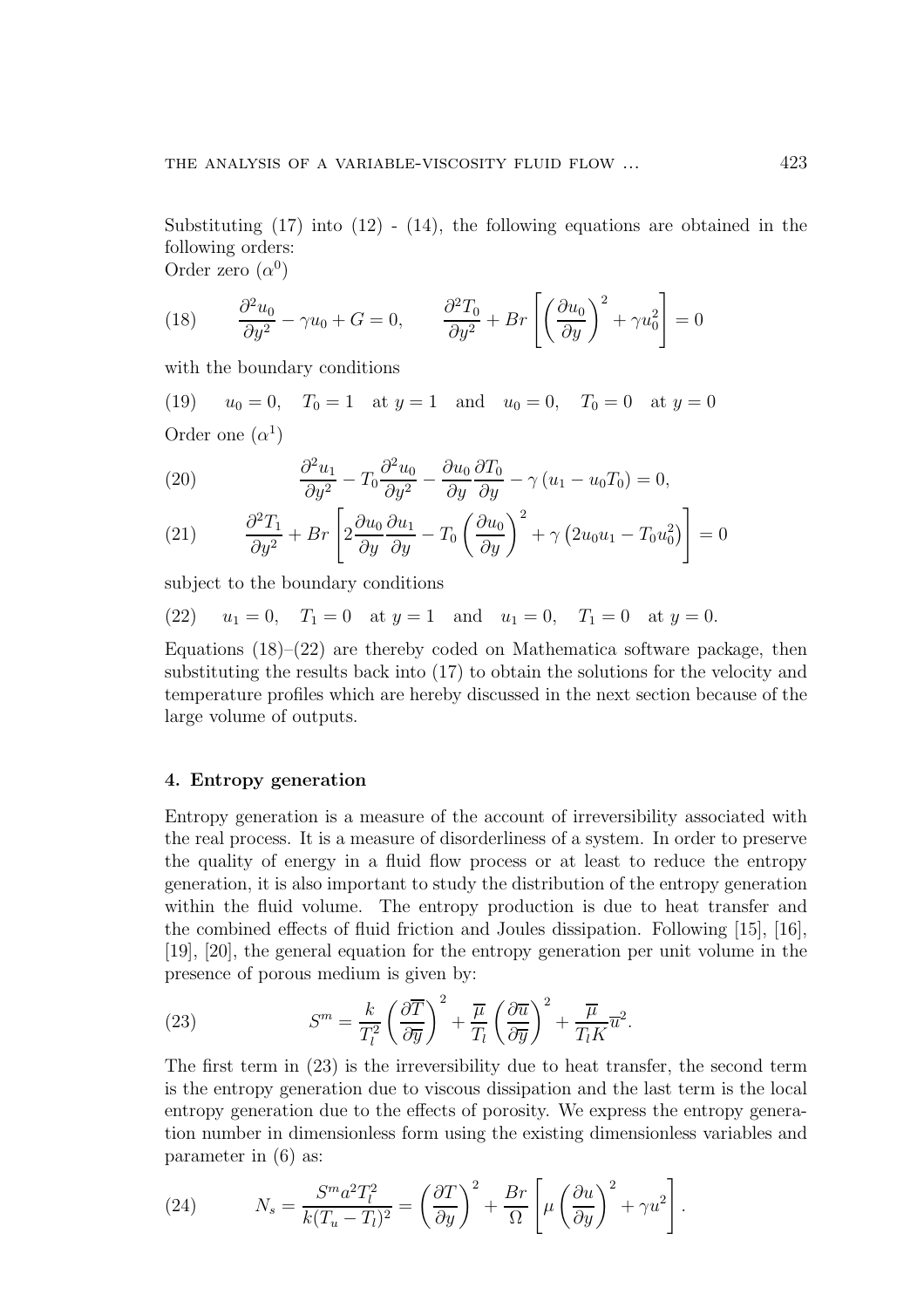We let the first term,  $\left(\frac{\partial T}{\partial y}\right)^2$  be assigned  $N_1$  which is the irreversibility due to heat transfer and the second term,  $\frac{Br}{\Omega}$  $\left[\mu\left(\frac{\partial u}{\partial y}\right)^2 + \gamma u^2\right]$  be referred to as  $N_2$ , which is the entropy generation due to the effects of viscous dissipation and porosity of the flow regime. Also,  $\Omega = \frac{T_u - T_l}{T_l}$  is the wall temperature parameter. We defined

$$
\phi = \frac{N_1}{N_2}
$$

as the irreversibility distribution ratio. The expression (25) shows that heat transfer dominates when  $0 < \phi < 1$  and fluid friction dominates when  $\phi > 1$ . This is used to determine the contribution of heat transfer in many engineering designs. As an alternative to irreversibility parameter, the Bejan number  $(Be)$  is defined as

(26) 
$$
Be = \frac{N_1}{N_s} = \frac{1}{1+\phi} \quad \text{where } 0 \le Be \le 1.
$$

#### 5. Discussion of results

In this section, the effectiveness of porosity on a variable-viscosity fluid flow with non-uniform wall temperature together with other important flow parameters are presented and discussed.

Tables (1) and (2) show the effects of porosity on velocity and temperature profiles respectively. It is noticed that there is reduction in the fluid velocity as the porosity parameter  $(\gamma)$  increases with the maximum at the centreline of the fluid flow while the fluid temperature increases generally from lower plate to upper plate but an increment is noticed around the centreline as the porosity parameter increases but a reduction is noticed around both upper and lower surfaces as less efficient packing occur in the interior centreline of the channel.

 $G = 1, Br = 10, \alpha = 0.1$ 

Table 1: Effect of porosity on velocity profile

| $G = 1, Br = 10, \alpha = 0.1$ |                        |                      |                      |  |
|--------------------------------|------------------------|----------------------|----------------------|--|
| $\boldsymbol{y}$               | u(y)<br>$\gamma = 0.1$ | u(y)<br>$\gamma=0.5$ | u(y)<br>$\gamma = 1$ |  |
| 0                              |                        |                      |                      |  |
| 0.1                            | 0.0457074812           | 0.0441201095         | 0.0422986555         |  |
| 0.2                            | 0.0818163056           | 0.0787948482         | 0.0753293076         |  |
| 0.3                            | 0.1080885602           | 0.1039304097         | 0.0991628394         |  |
| 0.4                            | 0.1243223076           | 0.1194280309         | 0.1138177099         |  |
| 0.5                            | 0.1303270245           | 0.1251614367         | 0.1192404521         |  |
| 0.6                            | 0.1259088886           | 0.1209633679         | 0.1152939695         |  |
| 0.7                            | 0.1108657006           | 0.1066202469         | 0.1017520109         |  |
| 0.8                            | 0.0849913686           | 0.0818746647         | 0.0782992783         |  |
| 0.9                            | 0.0480900265           | 0.0464359858         | 0.0445376403         |  |
|                                |                        |                      |                      |  |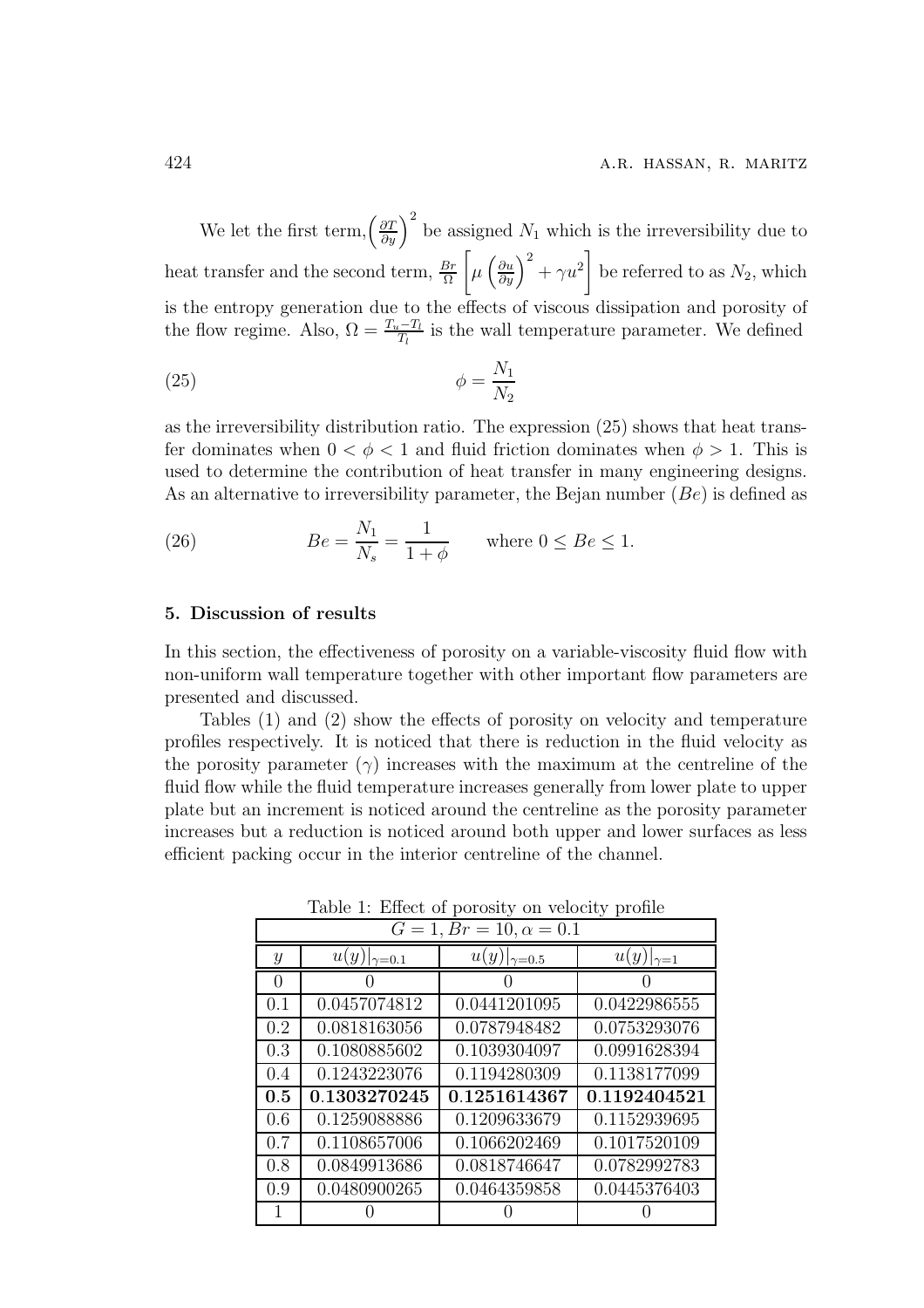| $G = 1, Br = 10, \alpha = 0.1$ |                      |                      |                    |  |
|--------------------------------|----------------------|----------------------|--------------------|--|
| $\mathcal{Y}$                  | $T(y) _{\gamma=0.1}$ | $T(y) _{\gamma=0.5}$ | $T(y) _{\gamma=1}$ |  |
| 0                              |                      |                      |                    |  |
| 0.1                            | 0.1324173788         | 0.1314741222         | 0.1303639983       |  |
| 0.2                            | 0.2481120524         | 0.2473560560         | 0.2463829314       |  |
| 0.3                            | 0.3540722466         | 0.3540473065         | 0.3538154817       |  |
| 0.4                            | 0.4553874610         | 0.4560804967         | 0.4565928550       |  |
| 0.5                            | 0.5552065540         | 0.5562102886         | 0.5570476095       |  |
| 0.6                            | 0.6546952371         | 0.6554518644         | 0.6560340920       |  |
| 0.7                            | 0.7529839977         | 0.7530596886         | 0.7529383744       |  |
| 0.8                            | 0.8471031944         | 0.8464430053         | 0.8455749361       |  |
| 0.9                            | 0.9319078047         | 0.9310179742         | 0.9299661899       |  |
|                                |                      |                      |                    |  |

Table 2: Effect of porosity on temperature profile

Figures 2 to 4 display the velocity profile respectively with variations in porous permeability parameter  $(\gamma)$ , viscosity variation parameter  $(\alpha)$  and pressure gradient  $(G)$ .



Figure 2: Velocity profile for variations in  $\gamma$ 



Figure 3: Velocity profile for variations in  $\alpha$ 



Figure 4: Velocity profile for variations in  $G$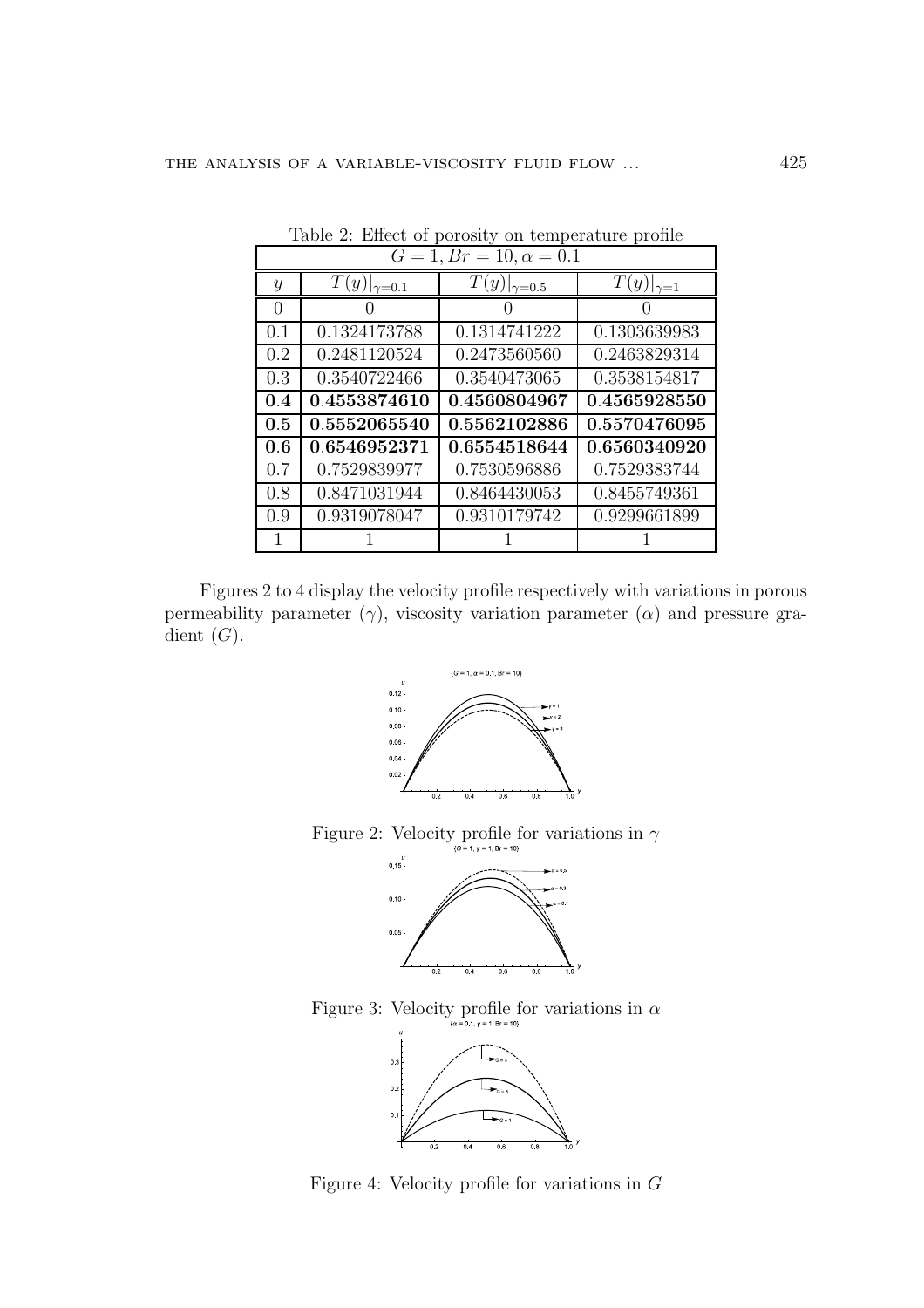The general observation shows that the velocity of the fluid flow reduces as the porous permeability parameter  $(\gamma)$  increases while the velocity increases as both the viscosity variation parameter  $(\alpha)$  and pressure gradient  $(G)$  increase. In Figure 2, the presence of porous medium in the flow has the tendency to increase the resistance of the fluid motion in the channel. In Figure 3, an increase in the viscosity variation parameter  $(\alpha)$  also leads to greater viscosity distribution and hence increases the fluid velocity and the greater the pressure gradient, the greater the discharge rate of fluid depending on the porous material as shown in Figure 4.

The effects of porous permeability parameter  $(\gamma)$ , viscosity variation parameter  $(\alpha)$ , viscous dissipation parameter  $(Br)$  and pressure gradient  $(G)$  on the temperature profiles are respectively displayed in Figures 5 to 8. A reduction is noticed as the porous permeability parameter  $(\gamma)$  increases while an increase in temperature is observed with increasing values of viscosity variation parameter  $(\alpha)$ , viscous dissipation parameter  $(Br)$  and pressure gradient  $(G)$ .



Figure 5: Temperature Profile for variations in  $\gamma$ 



Figure 6: Temperature Profile for variations in  $\alpha$ 



Figure 7: Temperature Profile for variations in  $Br$ 



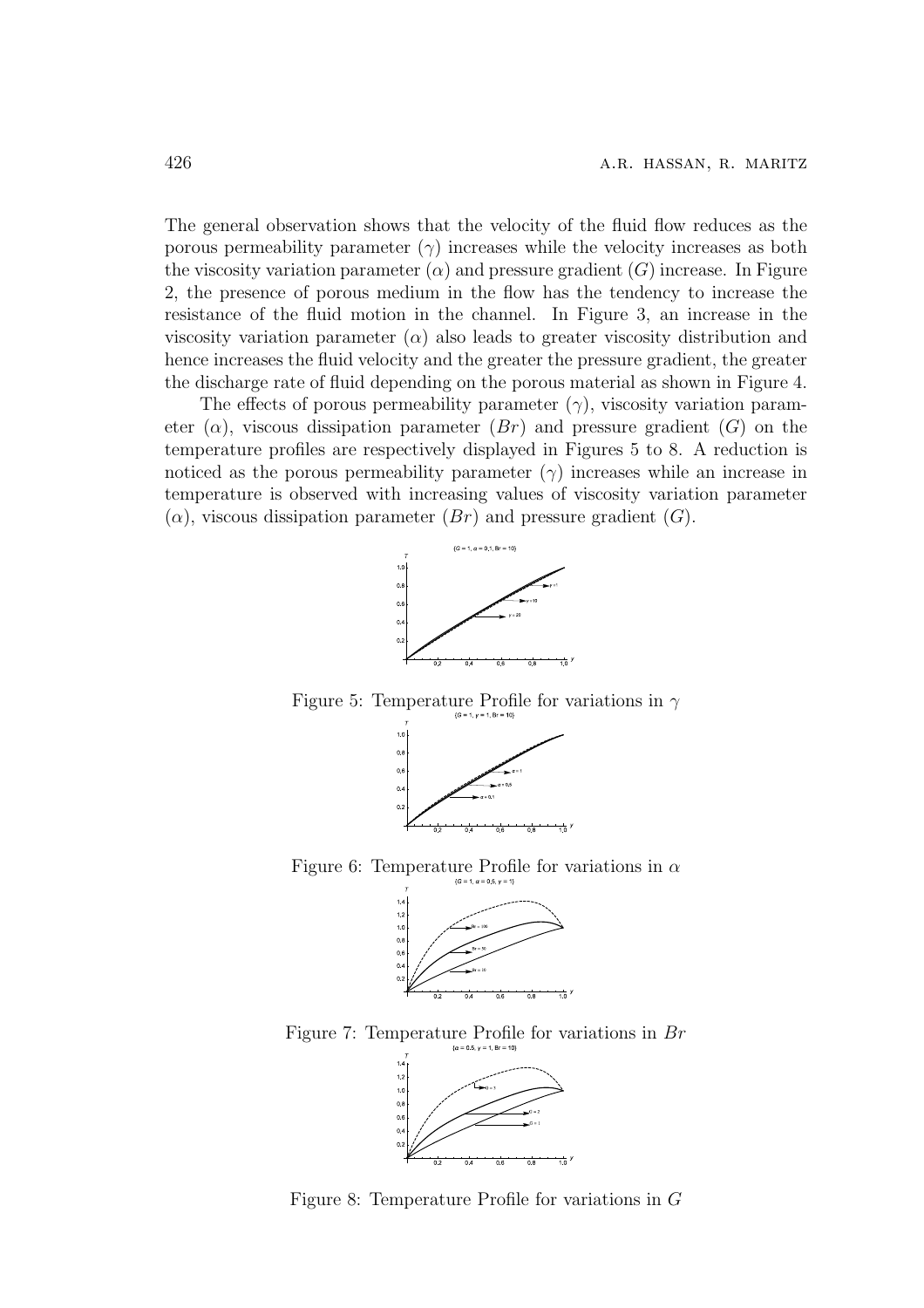Figures 9 to 13 respectively display the entropy generation rate with variations in porous permeability parameter  $(\gamma)$ , wall temperature parameter  $(\Omega)$ , viscosity variation parameter  $(\alpha)$ , viscous dissipation parameter  $(Br)$  and pressure gradient  $(G)$ .



Figure 9: Entropy generation rate for variations in  $\gamma$ 



Figure 10: Entropy generation rate for variations in  $\Omega$ 



Figure 11: Entropy generation rate for variations in  $\alpha$ 



Figure 12: Entropy generation rate for variations in Br



Figure 13: Entropy generation rate for variations in G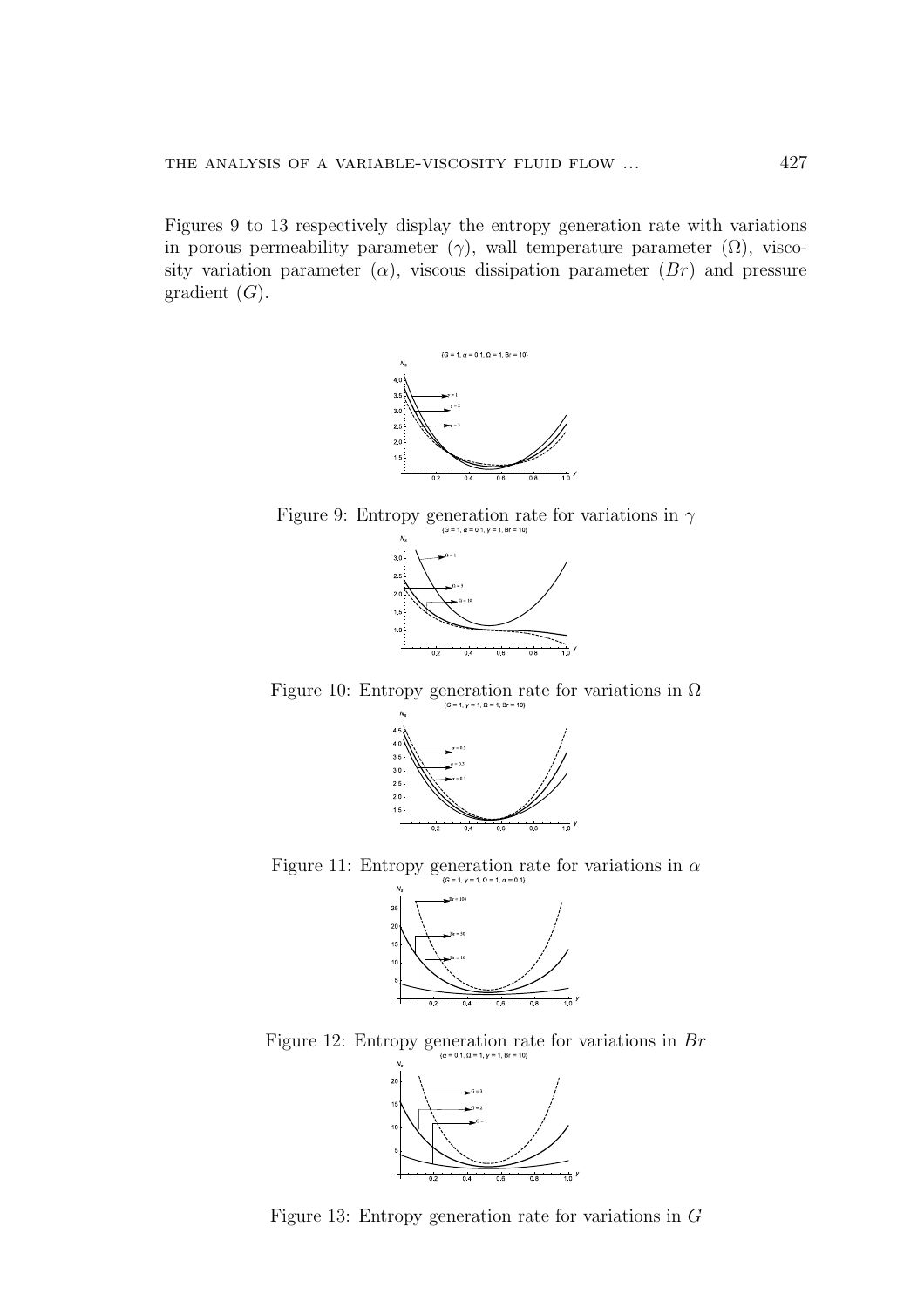Generally, the flow is active and maintains equilibrium around the core centreline region of the flow system. In Figure 9, the entropy generation rate decreases with increasing values of porous permeability parameter  $(\gamma)$  near the walls and otherwise around the centreline region of the channel. Also, the entropy generation rate decreases with increasing values of wall temperature parameter  $(\Omega)$  in Figure 10, while the entropy generation rate increases with increasing values of viscosity variation parameter  $(\alpha)$ , viscous dissipation parameter  $(Br)$  and pressure gradient  $(G)$  respectively in Figures 11, 12 and 13.

Bejan rates of the fluid flow are presented in Figures 14 to 16 for variations in porous permeability parameter  $(\gamma)$ , wall temperature parameter  $(\Omega)$  and viscosity variation parameter  $(\alpha)$ .



Figure 14: Bejan Number for variations in  $\gamma$ 



Figure 15: Bejan Number for variations in  $\Omega$ 



Figure 16: Bejan Number for variations in  $\alpha$ 

On a general note, it shows that heat-transfer irreversibility dominates around the centreline region of the channel while fluid friction irreversibility dominates at both upper and lower regions. The effects of porous permeability parameter  $(\gamma)$  is interestingly shown in Figure 14 as increasing values result into an increase in the dominant effect of fluid friction irreversibility near the walls and a reduction in the dominant effect of the heat-transfer irreversibility around centreline region. Also, in Figure 15, as increasing values of wall temperature parameter  $(\Omega)$  result into an increase in the dominant effect across the channel while an increasing values of viscosity variation parameter  $(\alpha)$  result into a reduction in the dominant effect across the channel as shown in Figure 16.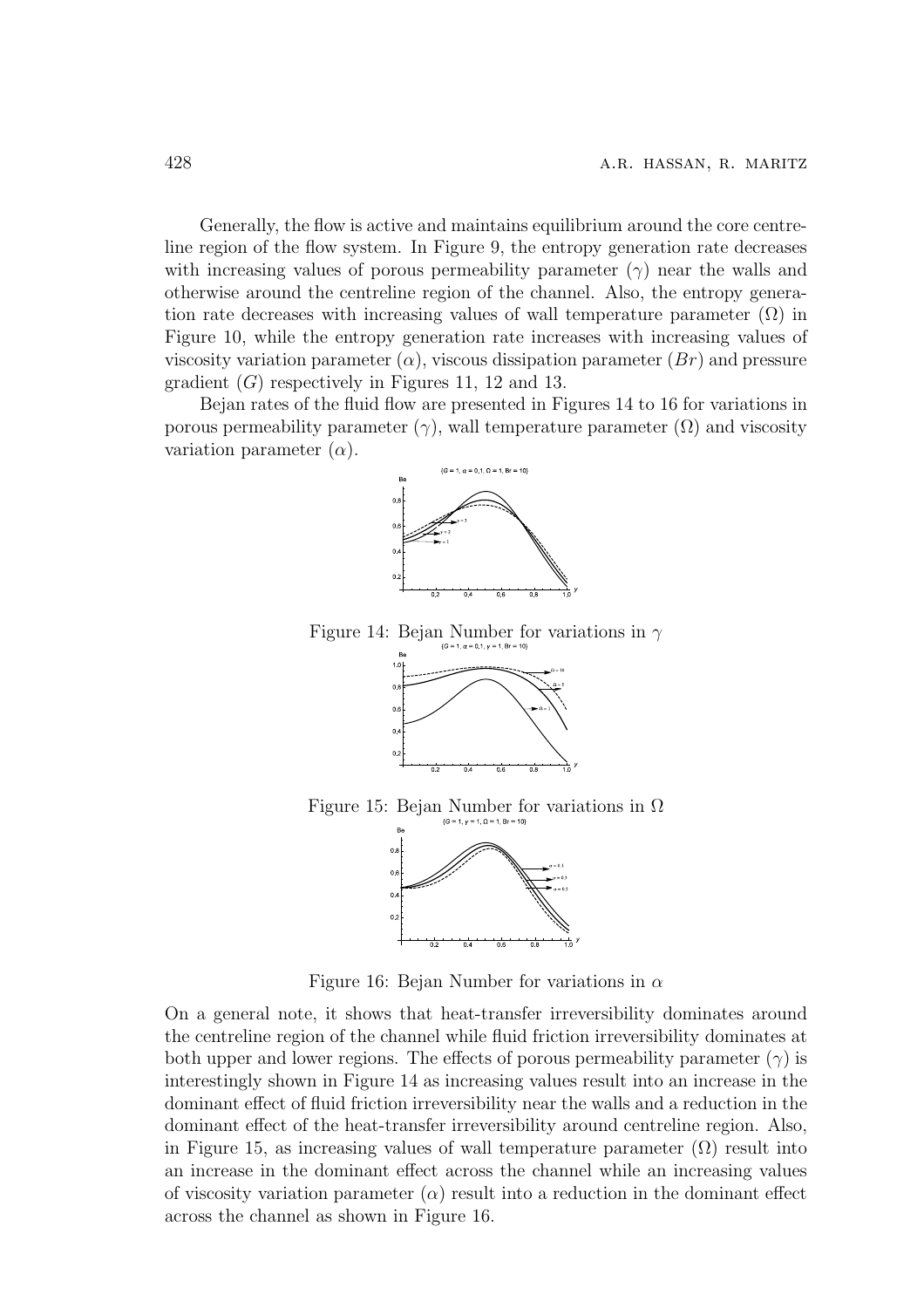#### 6. Conclusion

A review of the effectiveness of porosity on a variable-viscosity channel flow with non-uniform wall temperature has been investigated. The analytic expressions are obtained seeking asymptotic solutions for fluid velocity and temperature and these expressions are used to derive and obtain solutions for entropy generation rate and Bejan numbers  $(Be)$ . The result shows that there is reduction in the fluid velocity as the porosity parameter  $(\gamma)$  increases while the fluid temperature increases from lower plate to upper plates but an increment is noticed around the centreline as the porosity parameter increases. Also, the entropy generation rate decreases with increasing values of porous permeability parameter  $(\gamma)$  near the walls and otherwise around the centreline region of the channel, and for Bejan number  $(Be)$ , increasing values of porous permeability parameter  $(\gamma)$  result into increasing the dominant effect of fluid friction irreversibility near the walls and a reduction in the dominant effect of the heat-transfer irreversibility around centreline region.

#### References

- $[1]$  ATTIA, H.A., On the effectiveness of porosity on unsteady flow and heat transfer between parallel porous plates with exponential decaying pressure gradient, Journal of Porous Media, 10 (3) (2007), 319-326.
- [2] ATTIA, H.A., *Effect of porosity on unsteady Couette flow with heat trans*fer in the presence of uniform suction and injection, Kragujevac Journal of Science, 31 (1) (2009), 11-16.
- [3] ATTIA, H.A., ABDEEN, A.M., On the effectiveness of variation of physical variables on steady flow between parallel plates with heat transfer in a porous medium, Journal of Theoretical and Applied Mechanics, 51 (1) (2013), 53-61.
- [4] CHAUHAN, D.S., RASTOGI, P., Heat transfer and entropy generation in MHD flow through a porous medium past a stretching sheet, Int. J. Energ. Tech., 3 (2011), 1-13.
- [5] CORTELL, R., Flow and heat transfer of a fluid through a porous medium over a stretching surface with internal heat generation/absorption and suction/ blowing, Fluid Dynamics Research, 37 (4) (2005), 231-245.
- [6] JHA, B.K., AJIBADE, A.O., Free convective flow of heat generating/absorbing fluid between vertical porous plates with periodic heat input, International Communications in Heat and Mass Transfer, 36 (6) (2009), 624-631.
- [7] ALAM, M.S., RAHMAN, M.M., SAMAD, M.A., Dufour and Soret effects on unsteady MHD free convection and mass transfer flow past a vertical porous plate in a porous medium, Nonlinear Analysis: Modelling and Control, 11 (3) (2006), 217-226.
- [8] SAMAD, M.A., MANSUR-RAHMAN, M., Thermal radiation interaction with unsteady MHD flow past a vertical porous plate immersed in a porous medium, Journal of Naval Architecture and Marine Engineering, 3 (1) (2006), 7-14.